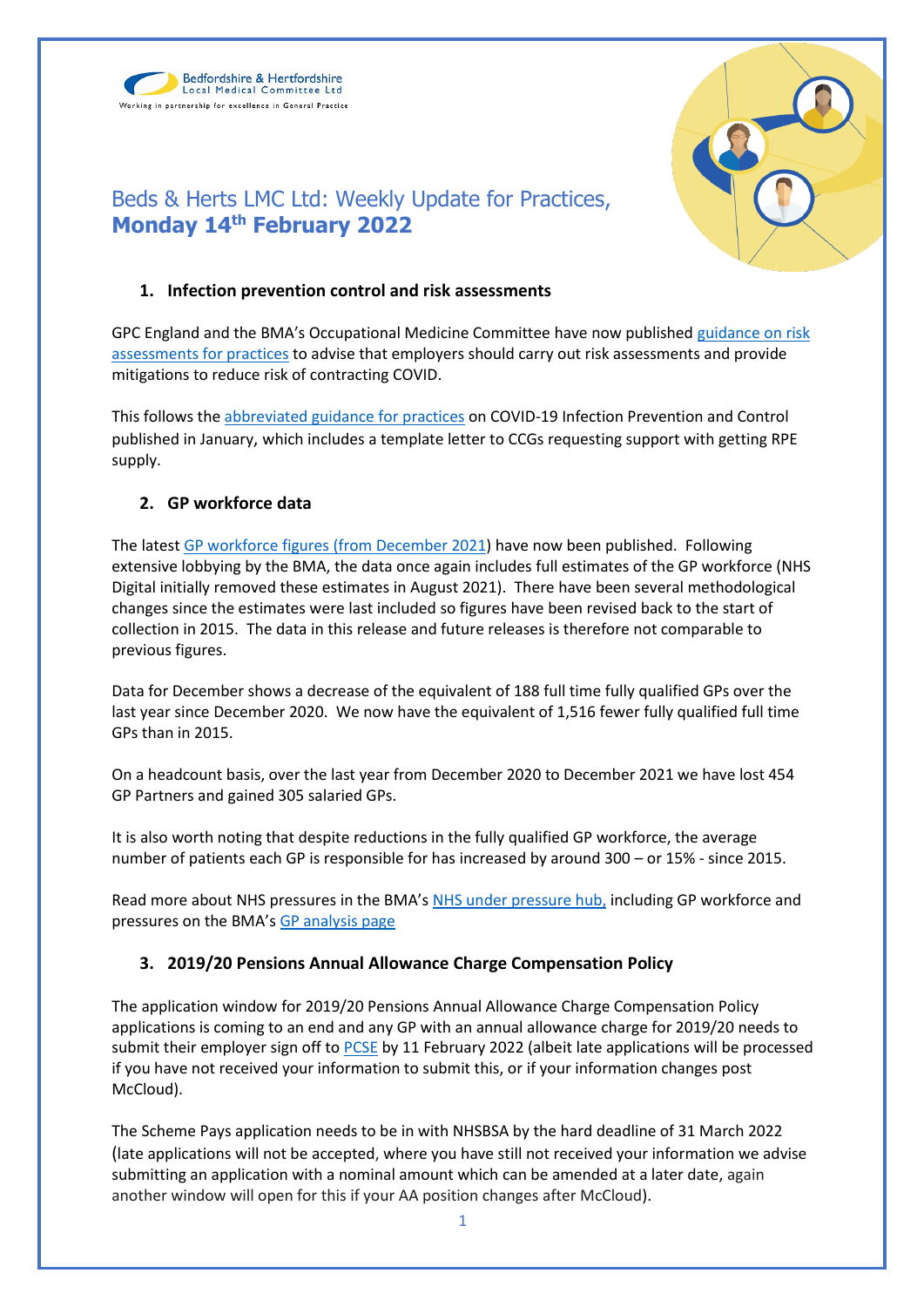Read more about the Pensions Annual Allowance Charge Compensation Policy on the [PCSE website.](https://pcse.england.nhs.uk/services/gp-pensions/201920-pensions-annual-allowance-charge-compensation-policy/)

The BMA's advice on annual allowance is available [here](https://www.bma.org.uk/pay-and-contracts/pensions/tax/annual-allowance-compensation-scheme-201920)

Read more about the McCloud judgement [here](https://www.bma.org.uk/pay-and-contracts/pensions/transitioning-to-the-2015-nhs-pension-scheme/mccloud-pension-consultation-judgment)

### **4. Pension tax seminars**

NHSE/I are hosting a number of pension seminars in February for GPs aged 50 and over to address pensions and pension tax. There are 25 places available at each seminar, and slots will be offered on a first come, first served basis – boo[k](https://www.events.england.nhs.uk/events/pensions-tax-lta-seminar) [here](https://www.events.england.nhs.uk/events/pensions-tax-lta-seminar-61f009bbaba0e) 

### **5. New to Partnership Payment Scheme Evaluation**

NHSE/I are evaluating the structure and impact of th[e New to Partnership Payment Scheme](https://www.england.nhs.uk/gp/the-best-place-to-work/new-to-partnership-payment-scheme/) to understand better how it is viewed by GPs, whether it has made a positive impact, either for you as new partners or in recruiting new partners to your practice. If you have received this grant payment and would be willing to share your experience and feedback, please get in touch by emailing [england.newtopartnershipenquiries@nhs.net](mailto:england.newtopartnershipenquiries@nhs.net)

#### **6. Herts Sovereign Folk**

We are aware of several practices in Hertfordshire receiving requests for information under the Freedom of Information Act (by recorded mail) from an organisation calling themselves Herts Sovereign Folk.

We have written to both LMC Law and CCGs for advice and guidance as to practices' obligations and will pass this on as soon as it is available.

### **7. GPC regional elections**

Nominations are **open** for seats to the General Practitioners Committee (GPC) in both of the GPC regions covered by Beds and Herts LMC:

- Cambridgeshire/Bedfordshire
- Hertfordshire

All standard seats are for a three-year term, 2022-25 sessions, subject to governance structure review.

#### *You must be a BMA member to stand in this election.*

Please note that in previous years there was a requirement that only GPs who paid the voluntary levy could nominate themselves for election. That requirement has now been removed.

To submit your nomination for any of the above seats please visit<https://elections.bma.org.uk/> The deadline for all nominations is **12pm Monday 7th March.** 

If you have any queries regarding the election process, please contac[t elections@bma.org.uk](mailto:elections@bma.org.uk)

Read the BMA/GPC [comprehensive guide for elected members,](https://www.bma.org.uk/media/5001/bma-guide-for-elected-members-jan-2022.pdf) which includes a role profile.